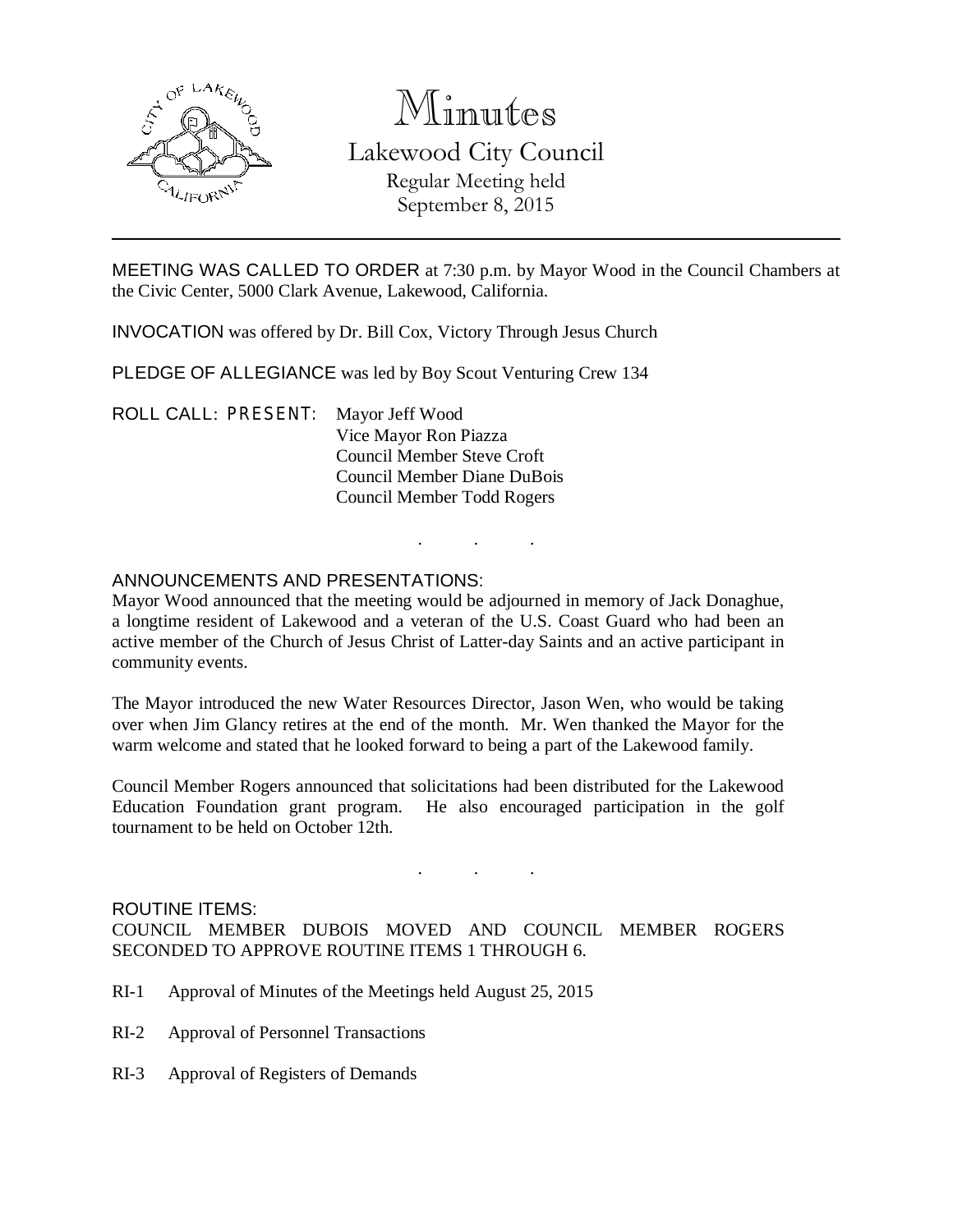City Council Minutes September 8, 2015 Page 2

ROUTINE ITEMS: - Continued

- RI-4 RESOLUTION NO. 2015-55; RESOLUTION OF THE CITY COUNCIL OF THE CITY OF LAKEWOOD APPOINTING THE CITY OF LAKEWOOD REPRESENTATIVE AND ALTERNATE POSITIONS TO THE CENTRAL BASIN WATER RIGHTS PANEL
- RI-5 Approval of Engineering Services Agreement with Tetra Tech, Inc. for Well 13A Investigation and Evaluation
- RI-6 RESOLUTION NO. 2015-56; A RESOLUTION OF THE CITY COUNCIL OF THE CITY OF LAKEWOOD RECITING THE FACTS AND REASONS FOR APPROVAL OF A PROPOSED ORDINANCE AMENDING THE LAKEWOOD MUNICIPAL CODE AND THE ZONING ORDINANCE CLARIFYING THAT PORTION OF THE LAKEWOOD MUNICIPAL CODE PERTAINING TO CARWASHES AND LIMITATIONS OF USES PERMITTED IN COMMERCIAL **ZONES**

UPON ROLL CALL VOTE, THE MOTION WAS APPROVED:

AYES: COUNCIL MEMBERS: DuBois, Rogers, Piazza, Croft and Wood NAYS: COUNCIL MEMBERS: None

1.1 • APPROVAL OF CDBG PROGRAM CONSOLIDATED ANNUAL PERFORMANCE AND EVALUATION REPORT

. . .

Community Development Director Sonia Southwell displayed slides and presented a report based on the memo in the agenda stating that Federal Community Development Block Grant regulations required the submittal of an annual performance report describing its program achievements. She explained that the report summarized how the City met its priority needs and goals as outlined in the Annual Action Plan. It was the recommendation of staff that the City Council hold a public hearing to receive citizen comments and direct staff to submit the report and any comments received to the U.S. Department of Housing and Urban Development.

Mayor Wood opened the public hearing at 7:43 p.m. and called for anyone in the audience wishing to address the City Council on this matter. There was no response.

Ms. Southwell confirmed for Council Member DuBois that the program's available funds had been diminishing each year.

COUNCIL MEMBER DUBOIS MOVED AND COUNCIL MEMBER ROGERS SECONDED TO APPROVE STAFF'S RECOMMENDATIONS. UPON ROLL CALL VOTE, THE MOTION WAS APPROVED:

AYES: COUNCIL MEMBERS: DuBois, Rogers, Piazza, Croft and Wood NAYS: COUNCIL MEMBERS: None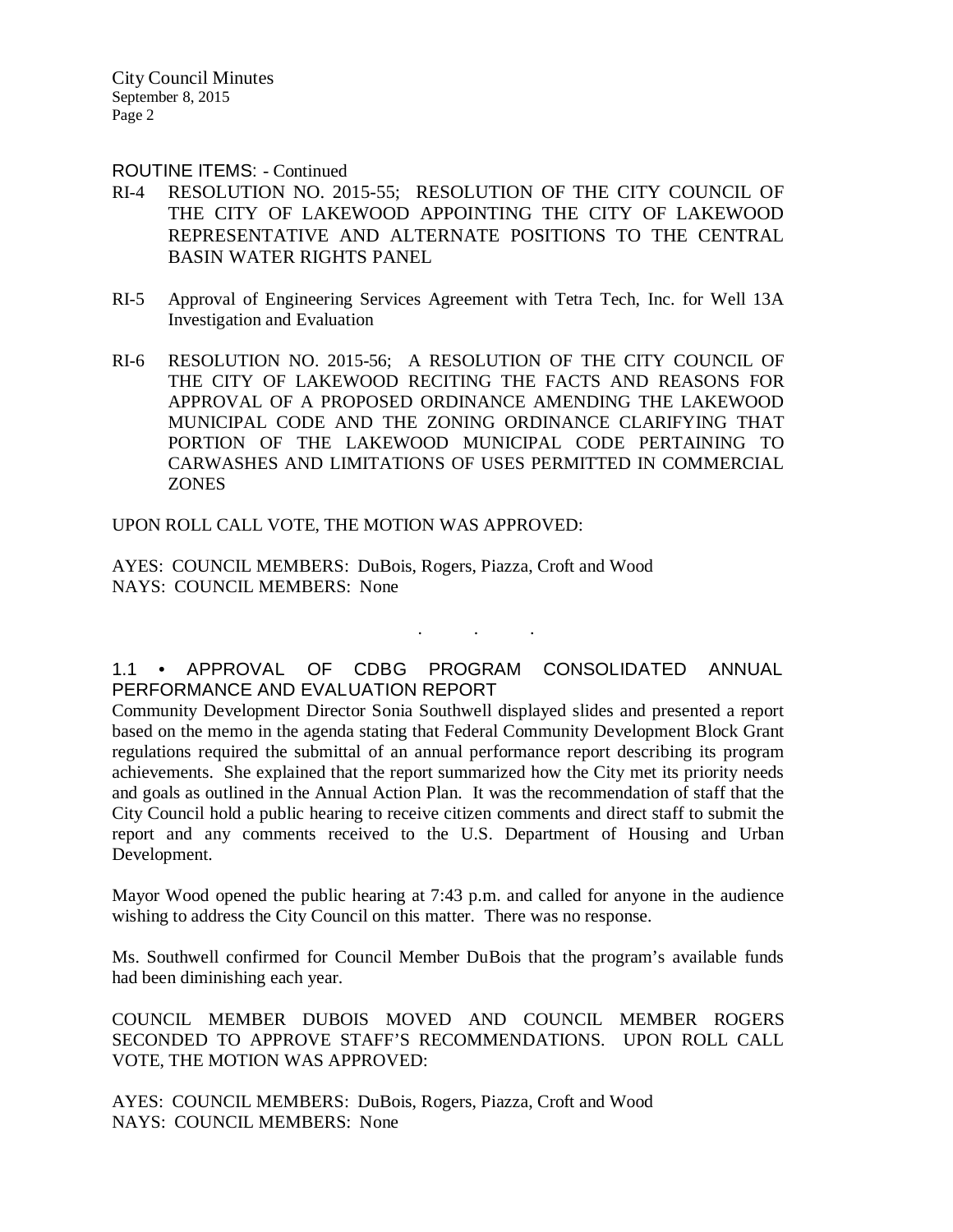#### 2.1 • ORDINANCE NO. 2015-7; PERTAINING TO RESIDENTIAL ROOFTOP SOLAR ENERGY SYSTEMS

City Attorney Steve Skolnik advised that a presentation on the proposed ordinance had been made at the City Council's August meeting and the ordinance was presented for second reading and adoption at this time.

ORDINANCE NO. 2015-7; AN ORDINANCE OF THE CITY COUNCIL OF THE CITY OF LAKEWOOD AMENDING SECTION 8100 OF CHAPTER 1 OF ARTICLE VIII OF THE LAKEWOOD MUNICIPAL CODE PERTAINING TO ADOPTION BY REFERENCE THE ADDITION OF CHAPTER 68, REGARDING EXPEDITED PERMITTING FOR SMALL RESIDENTIAL ROOFTOP SOLAR ENERGY SYSTEMS TO TITLE 26 - BUILDING CODE OF THE COUNTY OF LOS ANGELES AND THEREBY AMENDING THE BUILDING CODE OF THE CITY OF LAKEWOOD

COUNCIL MEMBER ROGERS MOVED AND VICE MAYOR PIAZZA SECONDED TO ADOPT ORDINANCE NO. 2015-7. UPON ROLL CALL VOTE, THE MOTION WAS APPROVED:

. . .

AYES: COUNCIL MEMBERS: DuBois, Rogers, Piazza, Croft and Wood NAYS: COUNCIL MEMBERS: None

3.1 • 2015-2016 FALL/WINTER RECREATION PROGRAMS

Recreation and Community Services Director Lisa Litzinger displayed slides and made a presentation based on the memo in the agenda. She reported that the Fall/Winter Recreation catalog had just been mailed out, providing details about the programs offered from September 2015 through January 2016. She outlined some of the highlights of the season such as the annual College Fair in October; Lakewood Youth Sports Flag Football and Volleytennis; Halloween carnivals at each Lakewood park; the Lollipop Lane Craft Boutique, with over 115 vendors; Winter Break activities for children; and the Project Shepherd Holiday Assistance Program.

Council Member DuBois expressed appreciation for the presentation and noted that the programs reinforced the belief in the motto that "Parks Make Life Better."

Responding to Vice Mayor Piazza's inquiry, Ms. Litzinger stated that the afterschool homework sessions had been conducted by staff and the program had proven to be more popular than anticipated.

Ms. Litzinger responded to Mayor Wood's question by stating that approximately sixty percent of program registration occurred online and that the number continued to grow.

. . .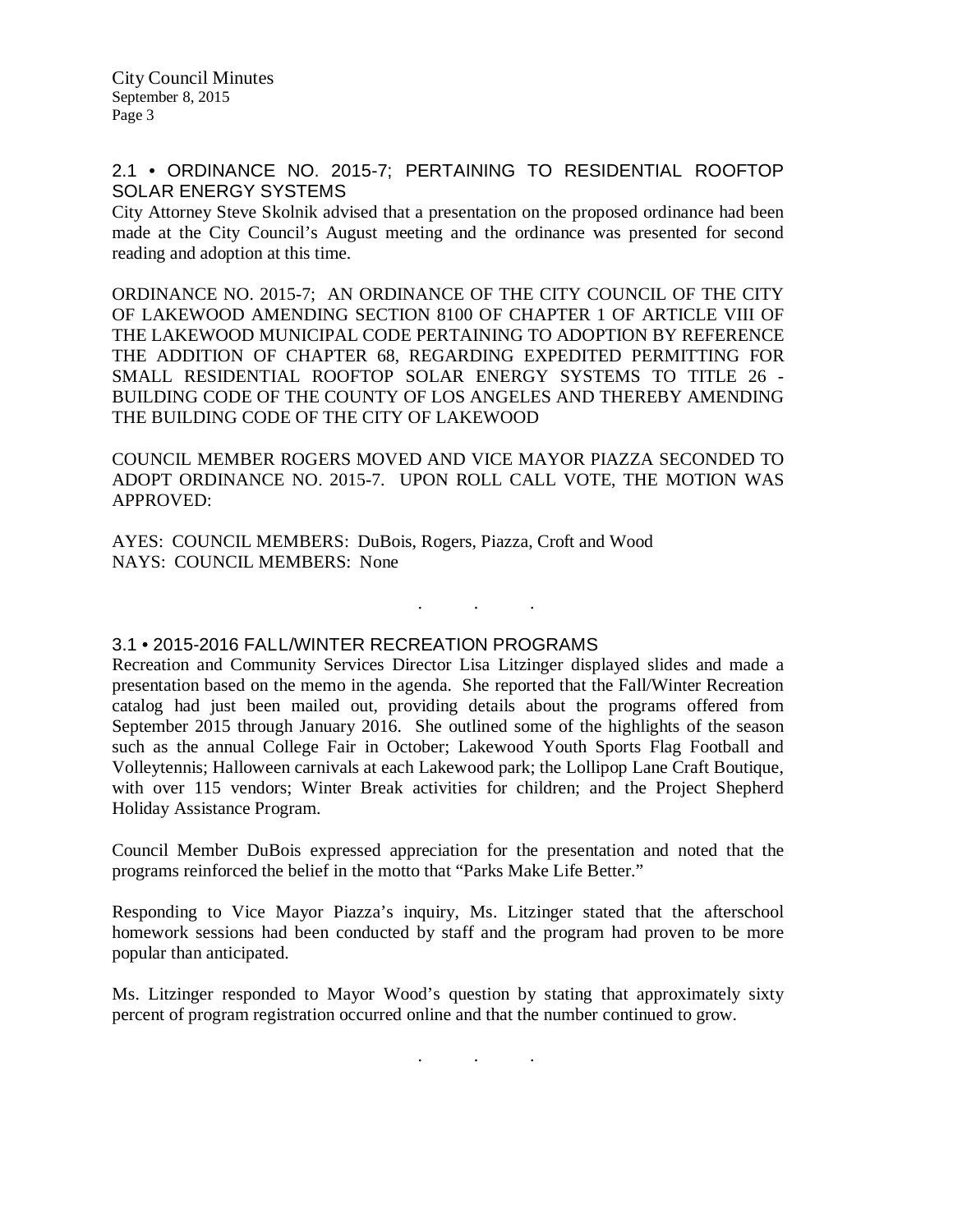## 3.2 • APPROVAL OF ENGINEERING SERVICES AGREEMENT FOR STORMWATER AND RUNOFF CAPTURE PROJECT

Lisa Rapp, Director of Public Works, made a presentation based on the memo in the agenda and explained that the City Council had previously approved a Cooperative Implementation Agreement with Caltrans for the Lakewood Water Capture and Infiltration Project. The project would include the construction of a facility to divert, treat and store urban dry weather run off and a small portion of the early part of wet weather flow at either the Clark Channel at Mayfair Park or the Del Amo Channel at Bolivar Park. Staff had undertaken a consultant selection process to seek the best qualified engineering team to work on the project. Phase 1 would include a complete evaluation of the two sites resulting in the production of a project engineering study report. She concluded by stating that staff recommended that the City Council approve an agreement with Tetra Tech for the Lakewood Water Capture and Infiltration Project in the amount of \$342,250 and authorize the Mayor to sign the agreement in a form approved by the City Attorney; authorize Meyer and Associates to perform project management services on a time and material basis in the amount of \$15,000 under their existing on-call agreement; and appropriate \$500,000 for Phase 1 of the project, to be reimbursed under the agreement with Caltrans.

Ms. Rapp confirmed for Vice Mayor Piazza that the portion of the contract costs for Meyer and Associates and Willdan as well as staff time would be reimbursable.

In response to Council Member DuBois' questions, Ms. Rapp described the various phases of the project and confirmed Caltrans' limited involvement in the City's decision-making process.

Council Member Croft commented on the rigorous selection process and expressed appreciation for the consultants' understanding of the City's concerns and expectations.

COUNCIL MEMBER CROFT MOVED AND VICE MAYOR PIAZZA SECONDED TO APPROVE AN ENGINEERING SERVICES AGREEMENT WITH TETRA TECH FOR THE LAKEWOOD WATER CAPTURE AND INFILTRATION PROJECT; AUTHORIZE MEYER AND ASSOCIATES TO PERFORM PROJECT MANAGEMENT SERVICES IN THE AMOUNT OF \$15,000; AND APPROPRIATE \$500,000 FOR PHASE 1 OF THE PROJECT. UPON ROLL CALL VOTE, THE MOTION WAS APPROVED:

. . .

. . .

AYES: COUNCIL MEMBERS: DuBois, Rogers, Piazza, Croft and Wood NAYS: COUNCIL MEMBERS: None

ORAL COMMUNICATIONS: None

A moment of silence was observed in memory of Jack Donaghue.